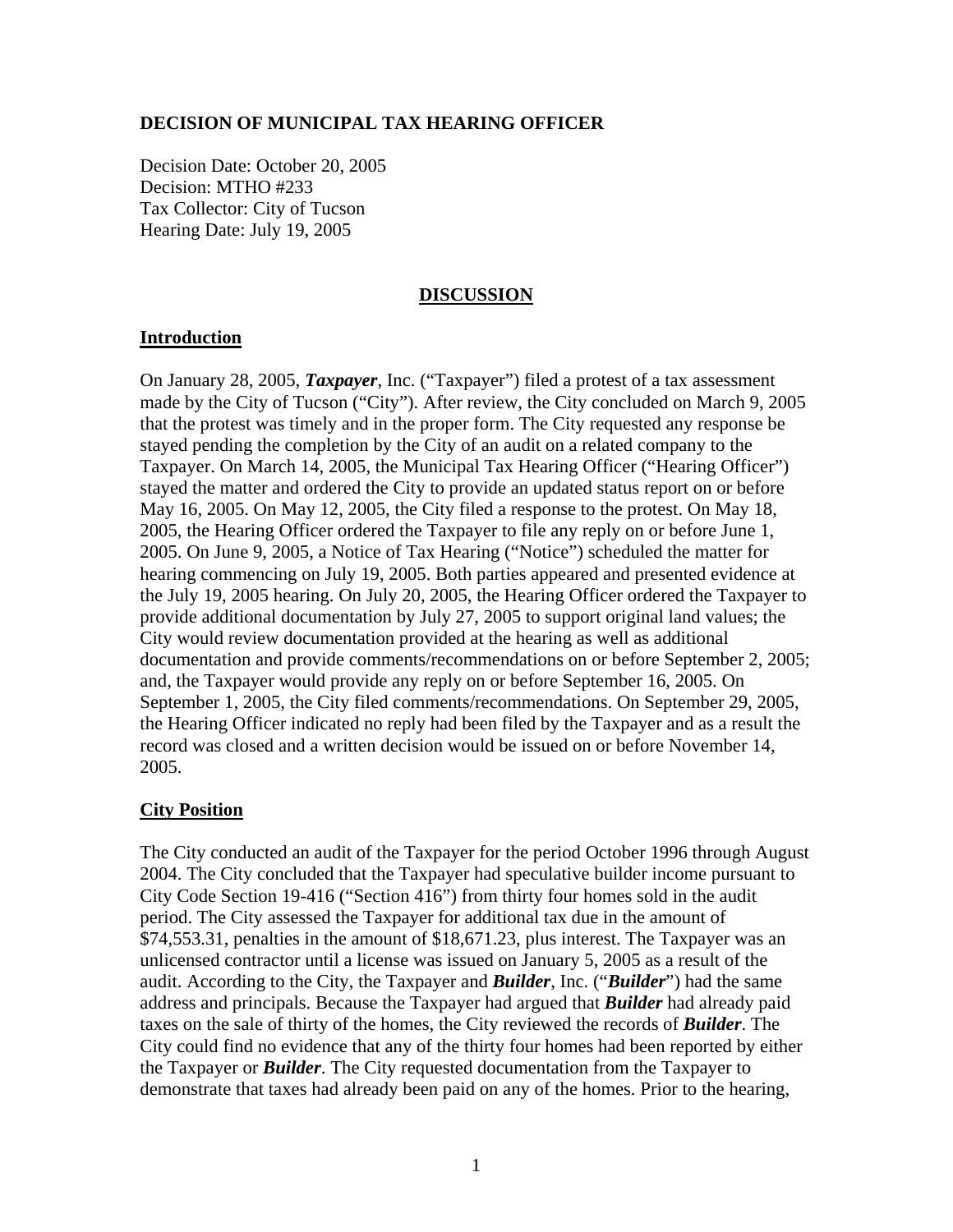no documentation was provided by the Taxpayer.

After review of the documentation provided at the hearing, the City concluded that *Builder* had previously paid taxes on thirteen of the homes in question. In addition, the *Buyer A* home was eliminated from the audit as it had been reported as prime contracting pursuant to License No. 139893. As a result, the City reduced the original assessment of \$74,553.31 to \$36,695.31. The interest up through August 31, 2005 totaled \$29,301.56.

The City also noted that after the hearing the Taxpayer submitted land cost figures that were higher than the City had allowed in the audit based on Pima County ("County") records. The City requested the Taxpayer provide documentation to support the higher land costs. Since the Taxpayer failed to provide the requested documentation, the City did not agree with the increased amounts for original land costs.

# **Taxpayer Position**

The Taxpayer argued that *Builder* had previously reported and paid taxes on the sale of thirty homes included in the audit. According to the Taxpayer, the Arizona Department of Revenue ("DOR") conducted an audit in September of 1998 that included the thirty homes. The Taxpayer asserted the City accepted the DOR audit and assessed a lien on *Builder*. As a result, the Taxpayer argued the only question is whether or not taxes have been paid on the other four homes. The Taxpayer provided additional documentation at the hearing to demonstrate that taxes had previously been paid on thirteen of the homes in question. Subsequent to the hearing, the Taxpayer submitted land cost figures to the City that were higher than the City had utilized in the audit. The Taxpayer failed to provide additional documentation to support the higher land cost figures.

# **ANALYSIS**

There was no dispute that the Taxpayer had speculative builder income during the audit period. The only dispute was whether or not the original assessment included home sales for which taxes had already been paid by a related company. Based on the Taxpayer's failure to provide documentation to demonstrate which home sales, if any, had already paid City taxes, the City's original assessment was proper. It was also proper for the City to reduce the original assessment after the Taxpayer provided additional documentation at the hearing to demonstrate City taxes had already been paid on some of the home sales.

While the Taxpayer requested the original cost land values to be adjusted, the Taxpayer failed to provide documentation to support such adjustments. As a result, it was proper for the City to not recommend any adjustments. We also find the City was authorized pursuant to City Code Section 540 to impose penalties for the Taxpayer's failure to timely file tax reports and failure to timely pay taxes. Further, the taxpayer failed to provide any reasonable cause for failing to timely file/pay. Accordingly, the penalties are approved as adjusted with the tax adjustment.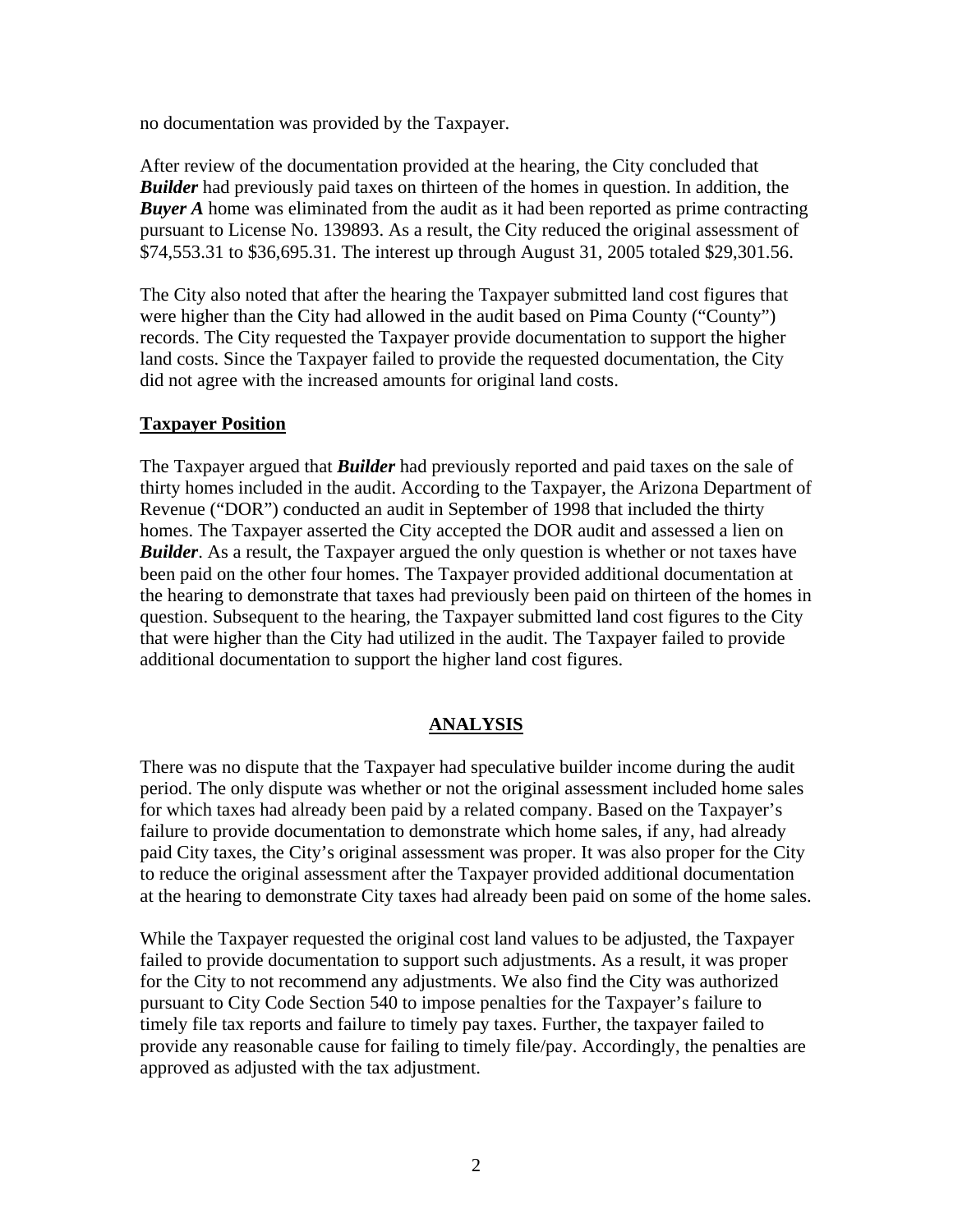## **FINDINGS OF FACT**

- 1. On January 28, 2005, the Taxpayer filed a protest of a tax assessment made by the City.
- 2. After review, the City concluded on March 9, 2005 that the protest was timely and in the proper form.
- 3. The City requested any response be stayed pending the completion by the City of an audit on a related company to the Taxpayer.
- 4. On March 14, 2005, the Hearing Officer stayed the matter and ordered the City to provide an updated status report on or before May 16, 2005.
- 5. On May 12, 2005, the City filed a response to the protest.
- 6. On May 18, 2005, the Hearing Officer ordered the Taxpayer to file any reply on or before June 1, 2005.
- 7. On June 9, 2005, a Notice scheduled the matter for hearing commencing on July 19, 2005.
- 8. Both parties appeared and presented evidence at the July 19, 2005 hearing.
- 9. On July 20, 2005, the Hearing Officer ordered the Taxpayer to provide additional documentation by July 27, 2005 to support original land values; the City would review documentation provided at the hearing as well as additional documentation and provide comments/recommendations on or before September 2, 2005; and, the Taxpayer would provide any reply on or before September 16, 2005.
- 10. On September 1, 2005, the City filed comments/recommendations.
- 11. On September 29, 2005, the Hearing Officer indicated no reply and been filed by the Taxpayer and as a result the record was closed and a written decision would be issued on or before November 14, 2005.
- 12. The City conducted an audit of the Taxpayer for the period October 1996 through August 2004.
- 13. The City concluded that the Taxpayer had speculative builder income pursuant to Section 416 from thirty four homes sold in the audit period.
- 14. The City assessed the Taxpayer for additional tax due in the amount of \$74,553.31, penalties in the amount of \$18,671.23, plus interest.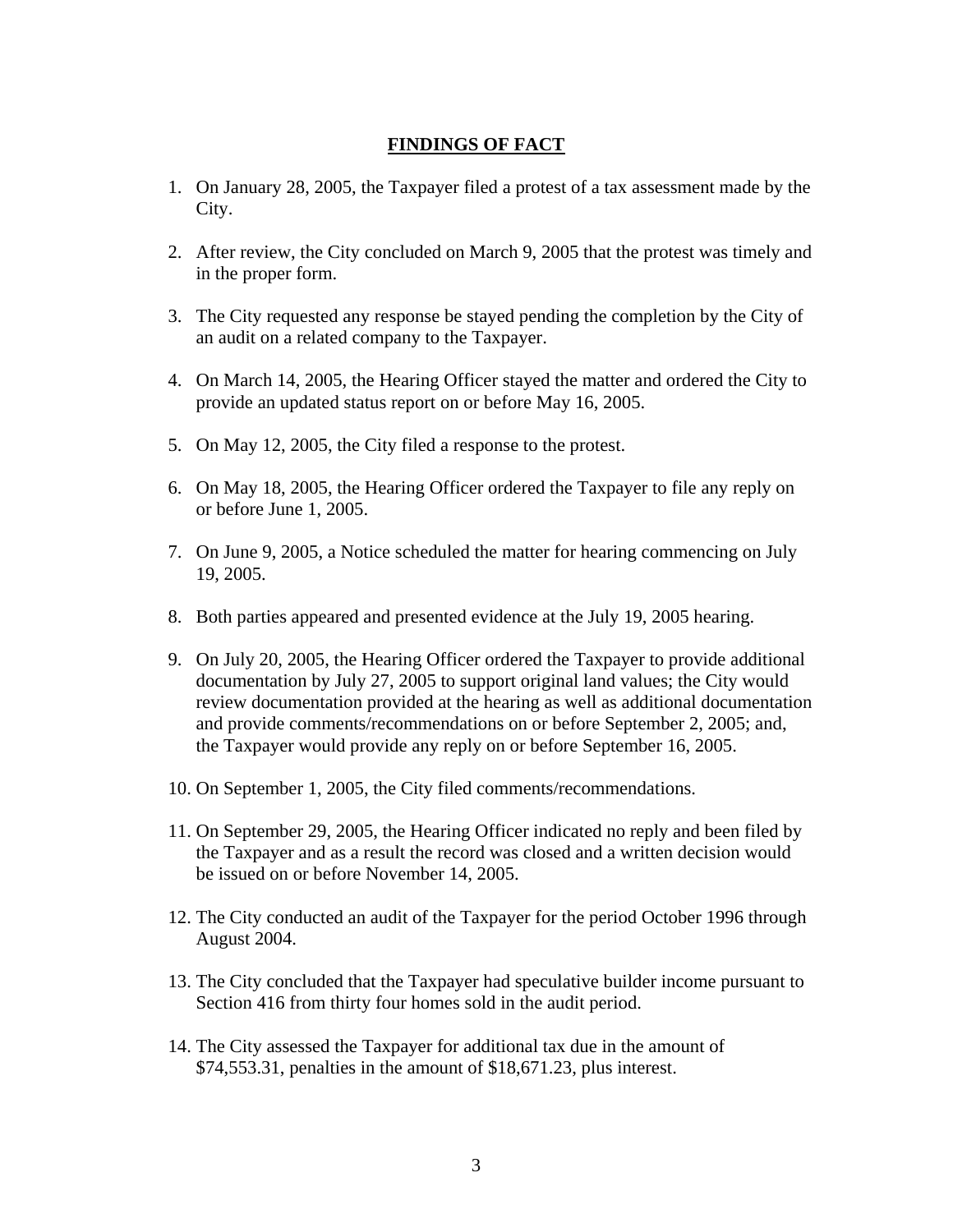- 15. The Taxpayer was an unlicensed contractor until a license was issued on January 5, 2005, as a result of the audit.
- 16. The Taxpayer and *Builder* had the same address and principals.
- 17. After review of the documentation provided at the hearing, the City concluded that *Builder* had previously paid taxes on thirteen of the homes in question.
- 18. In addition, the City eliminated the *Buyer A* home from the audit as it had been reported as prime contracting pursuant to License No. 139893.
- 19. The City reduced the original tax assessment of \$74,553.31 to \$36,695.31.
- 20. The Taxpayer failed to provide additional documentation to support higher original land cost figures.

#### **CONCLUSIONS OF LAW**

- 1. Pursuant to ARS Section 42-6056, the Municipal Tax Hearing Officer is to hear all reviews of petitions for hearing or redetermination under the Model City Tax Code.
- 2. The Taxpayer failed to report speculative builder income during the audit period.
- 3. The City's original assessment was proper based on the information available to the City.
- 4. It was proper for the City to adjust the original assessment after the Taxpayer provided documentation to demonstrate City taxes had already been paid on some of the home sales.
- 5. The burden of proof was on the Taxpayer to provide documentation to support an adjustment to the original cost land values.
- 6. The City was authorized to impose penalties pursuant to Section 540 for failure to timely file and failure to timely pay.
- 7. The Taxpayer failed to provide reasonable cause to waive the penalties.
- 8. The City's adjusted assessment as set forth in the City's September 1, 2005, letter should be approved.